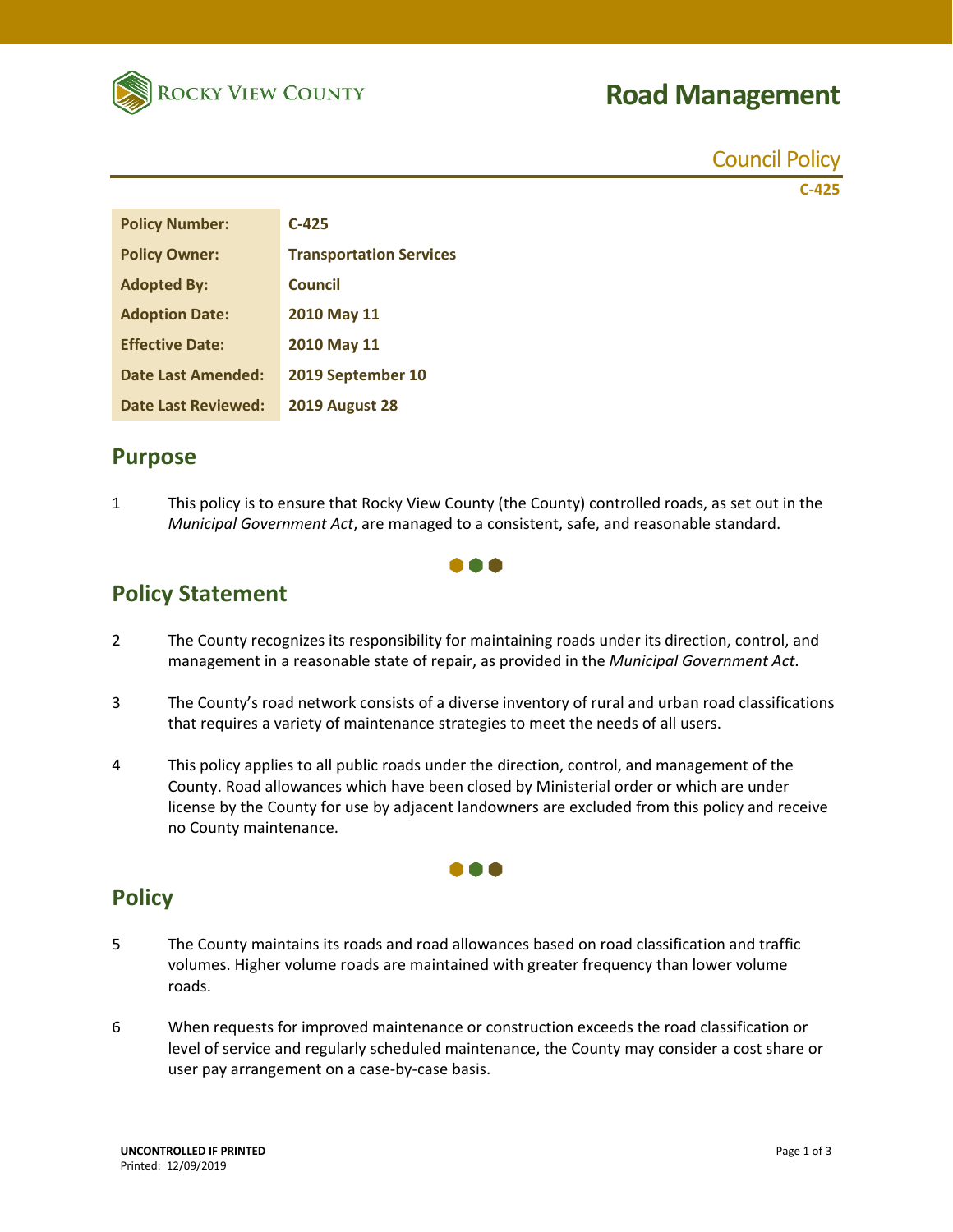

# **Road Management**

# Council Policy

#### **C‐425**

7 The County continually investigates and endeavors to utilize new maintenance technology and innovation methods to promote fiscally and operationally effective maintenance strategies.

#### Hard Surfaced Roads

- 8 The County maintains an inventory of hard surfaced roads with a surface condition rating and geometric condition details to assist with road management and maintenance planning.
- 9 The County maintains hard surfaced roads using pavement preservation methods wherever practicable and fiscally prudent to extend the usable life of the roads as much as possible. These preservation methods are designed to minimize long‐term effects of deterioration caused by climate and traffic using remedial and preventative maintenance treatments to pavement.

#### Non‐hard Surfaced Roads

10 The County maintains and inspects non-hard surfaced roads on a regular basis to ensure an acceptable safe level of service through regular road maintenance, including road blading, gravel replenishment, road reshaping, ditch maintenance, and mowing.

88 O

| <b>References</b>                     |                                                                                                                                                                                                                                                                                                                                                                                                                         |
|---------------------------------------|-------------------------------------------------------------------------------------------------------------------------------------------------------------------------------------------------------------------------------------------------------------------------------------------------------------------------------------------------------------------------------------------------------------------------|
| Legal Authorities                     | Municipal Government Act, RSA 2000, c M-26<br>$\bullet$                                                                                                                                                                                                                                                                                                                                                                 |
| Related Plans, Bylaws, Policies, etc. | Rocky View County's County Servicing Standards, adopted<br>by resolution no. 188-13<br>Rocky View County policy C-216, Tangible Capital Assets<br>$\bullet$<br>Rocky View County policy C-400, Annual Road Program<br>$\bullet$<br>Rocky View County policy C-405, Snow and Ice Control<br>Rocky View County policy C-409, Road Brushing<br>٠<br>Rocky View County policy C-460, Capital Priorities Policy<br>$\bullet$ |
| <b>Related Procedures</b>             | Rocky View County PRO-426.1, Asphalt Road Management<br>Rocky View County PRO-426.2, Chip Seal Road Management<br>٠<br>Rocky View County PRO-426.3, Road Sweeping<br>$\bullet$<br>Rocky View County PRO-422, Road Stabilization and<br>$\bullet$<br>Surfacing<br>Rocky View County PRO-425B, Gravel Road Dust Control<br>٠<br>Rocky View County PRO-427, Ditch Management<br>$\bullet$                                  |
| Other                                 | N/A                                                                                                                                                                                                                                                                                                                                                                                                                     |